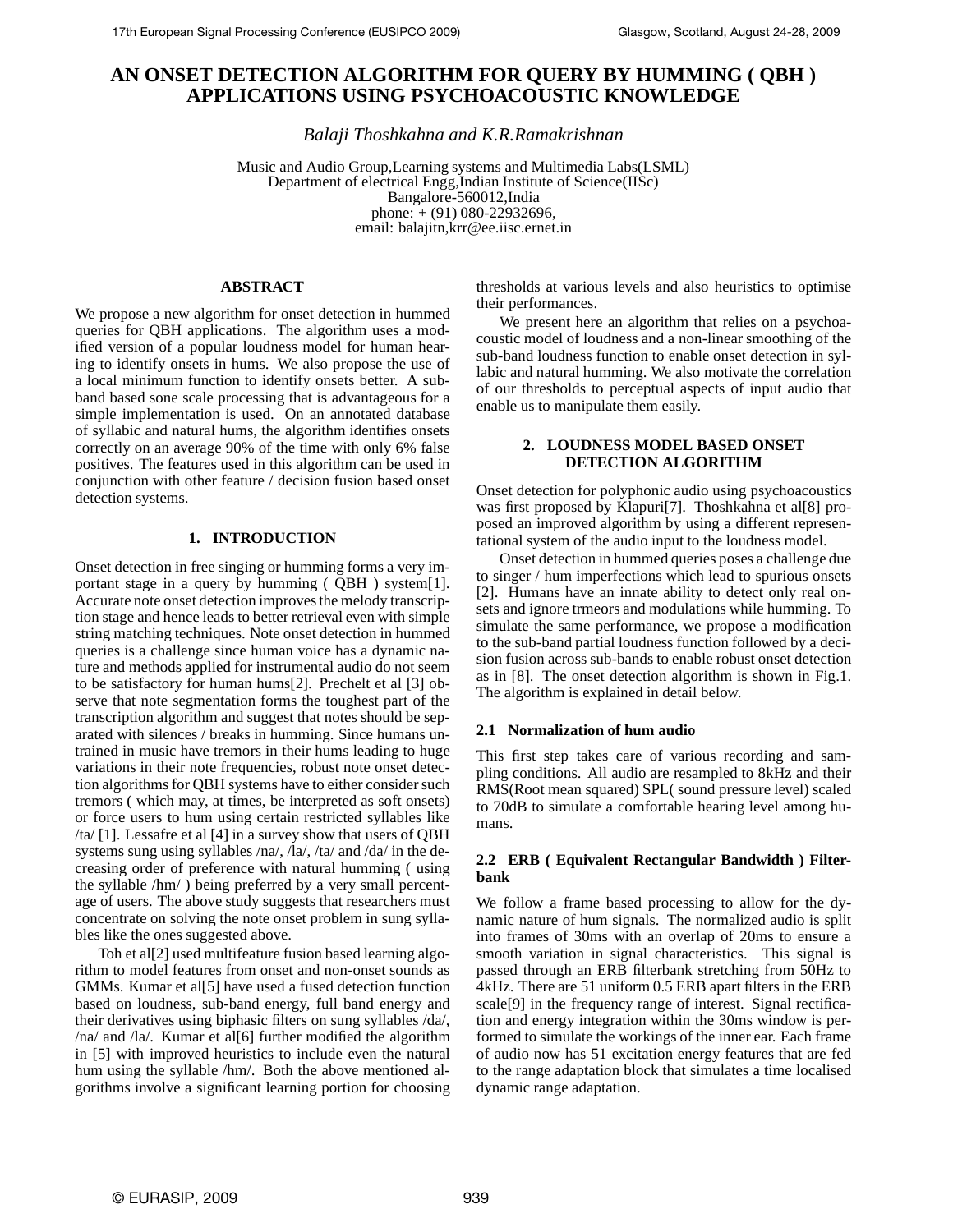

Figure 1: Onset detector

#### **2.3 Dynamic range adaptation**

Over a long time window of say 5 secs, we perform a dynamic range adaptation. Within each 5 second window we have 5000 frames of audio. Each frame of audio has 51 features. We call each of these features a T-F (timefrequency) feature. To simulate the dynamic range adaptation, we choose the T-F feature that has the maximum energy over a 5s window. We retain only those T-F features that are within 35dB of this maximum and neglect the rest. This enables us to neglect puffs of breath in the input hum that can be present before actually singing a new syllable ( this can create spurious onsets ) .

Furthermore, for each frame in this 5s window, we choose a maximum T-F feature and retain only those T-F features that are within 25dB of this maximum and neglect the rest of the T-F features. This step has the effect of neglecting low energy sub-bands from contributing to the actual onset detection process.

This dynamic range adaptation results in around 7% improvement in onset detection for monophonic and polyphonic audio [10] and hence this step is retained for hum audio even though the ear does not display such a phenomenon that we know of.

### **2.4 Min function processing**

This step performs a non-linear smoothing of the audio signal excitation energy to block out potential tremors in singing and background recording noise from influencing the onset decision process. This minimum function smoothing is performed by choosing a small window of 2 frames around the frame of interest and replacing the excitation energy in the



Figure 2: Comparison of various functions of excitation energy ( after passing through the loudness model )

frame by the minimum in the whole of the window. The minimum function smoothed excitation energy function *Esigmin* is given by:

$$
E_{sig_{min}}(i,j) = \min_{k=j-2}^{k=j+2} E_{sig}(i,k)
$$
 (1)

where  $E_{sig}(i,k)$  is the excitation energy for the  $i^{th}$  subband at the *k th* frame. Similarly the excitation energy was processed with various other functions such as the local maximum, mean and median. As shown in Fig.2, the minimum function preserves the onsets best while suppressing spurious noise that can be caused either due to recording conditions or tremors in the singer's voice. The min-function processed excitation energy is fed to Moore's loudness model to calculate the loudness in sones.

#### **2.5 Moore's loudness model**

Moore's model of loudness has been one of the popular models to explain human perception of loudness[9] and can be easily implemented. We use the same model of implementation as proposed by Timoney et al [11]. For each frame, subband excitation energies (T-F features) are fed to the loudness model to be compared to the threshold of hearing at the corresponding sub-band center frequencies. Only sub-bands with the excitation energy greater than the threshold of hearing contribute to the partial loudness ( measured in sones ). The partial loudness in sub-band *i* for the  $k^{th}$  frame,  $L_i(k)$  is given by:

$$
L_i(k) = C.(E_{sig_{min}}(i,k)^{\alpha} - E_{th}(i)^{\alpha})
$$
 (2)

where  $E_{\text{sig}_{\textit{min}}}(i,k)$  is the smoothed excitation energy of the  $k^{th}$ frame in the  $i^{th}$  sub-band and  $E_{th}(i)$  is the excitation due to the threshold of hearing at the  $i^{th}$  sub-band. We get the  $E_{th}(i)$ by passing pure sinusoids ( of rms MAF ( Minimum Audible Field ) values at the filter centers ) through the ERB filterbank. The constant  $\alpha$  does the audibility range compression that occurs in the human auditory system and has a value of 0.24 and the constant *C* is used to calibrate the model and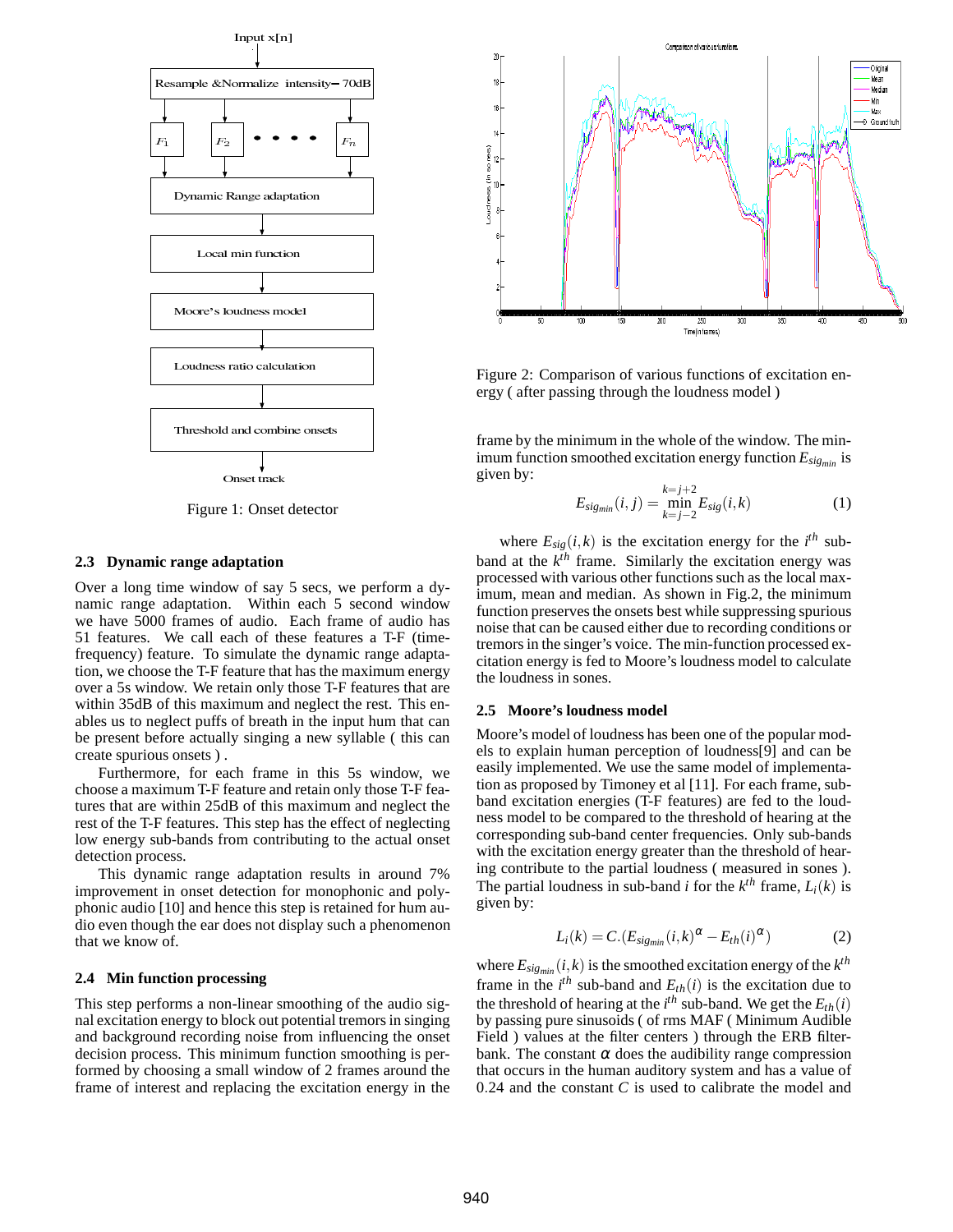

Figure 3: SLR functions for all 51 sub-bands.The peaks show significant subband loudness changes

has a value of 0.04. The total loudness is the weighted sum of sub-band loudness for a frame with the weight being the ERB distance between the sub-band filters ( 0.5 in our case ).

#### **2.6 Loudness change detection function**

Since the sone scale is used, loudness change across frames is calculated by taking the ratio of partial loudness in the *i th* frame to the  $(i-1)$ *th* frame. A ratio of 2 between frame  $i+1$ and *i* means that loudness has doubled from frame *i* to  $i + 1$ . This can be used as a cue to locate onsets because during onsets some sub-bands shall display significant change in loudness even if the total loudness has not changed. This phenomenon is due to tonal discontinuity [6]. If there has been a significant change in total loudness then due to clear discontinuity or partial discontinuity or mixed discontinuity[6], we can observe a good change in loudness at certain subbands. To detect loudness change, we use the loudness ratio between current frame loudness and the average loudness over the previous *k* frames as the detection function. This averaging has the effect of smoothing out spurious peaks in the loudness ratio function while preserving onsets. Let *Limean* be the mean loudness of the *i th* frame, then

$$
L_{i_{mean}}(j) = \frac{\sum_{m=j-k}^{j-1} L_i(m)}{k}
$$
 (3)

$$
SLR_i(j) = \frac{L_i(j)}{L_{i_{mean}}(j)} \tag{4}
$$

$$
SLR_i(j) > Thr_{loud} \tag{5}
$$

where  $SLR_i$  is the sub-band loudness ratio ( $SLR$ ) for the  $i^{th}$  sub-band. We tried with  $k = 2$  to  $k = 7$  in Eqn.3 and found that  $k = 5$  gave us optimal results. For each sub-band, only those frames where a loudness change greater than  $Thr_{loud} =$ 1.5 are retained while other frames are made 0. The SLR for all the 51 sub-bands are plotted in Fig.3.

#### **2.7 Binary thresholding and onset grouping**

An onset produces spectral / timbral changes across subbands [5, 6, 12] and hence the SLR function must display significant loudness changes in several sub-bands for a valid onset. To simulate this we use a second threshold  $Thr_{filt} = 6$ 



Figure 4: Plot of the Number of sub-bands experiencing a significant SLR vs Time



Figure 5: Detected onsets superimposed on hum signal

to choose onsets that are significant in at least 6 sub-bands as shown in Fig.4. The figure shows a plot of number of subbands that experience significant loudness change against time. Finally, the group of onsets that are close ( less than 60ms apart ) are grouped together and represented by the strongest onset in the group[7, 13]. Fig.5 shows the onsets detected superimposed on the original hum signal.

#### **2.8 Experiments and Results**

We have tested our algorithm on an annotated database of syllabic and natural hums. The database has hums using the syllable /da/, /la/, /na/ and /hm/. There are 47 hums corresponding to each of the syllables hummed by 5 singers. All the hums have been recorded in a noise free environment at 22kHz sampling rate. Onsets were manually labelled using the gating method[14]. More details about the database and it's annotation can be found in [5, 6]. The parameters used for our simulations were obtained by optimizing the algorithm's performance over a set of 10 hums, disjoint from the test set.

Onsets found using the algorithm are compared with the annotated database and an onset is considered valid (Correct Detection (CD)) if it is closer than  $\pm$ 70ms to the reference onset, otherwise it is marked as a false positive (FP). The database has a total 2994 onsets when we consider only the